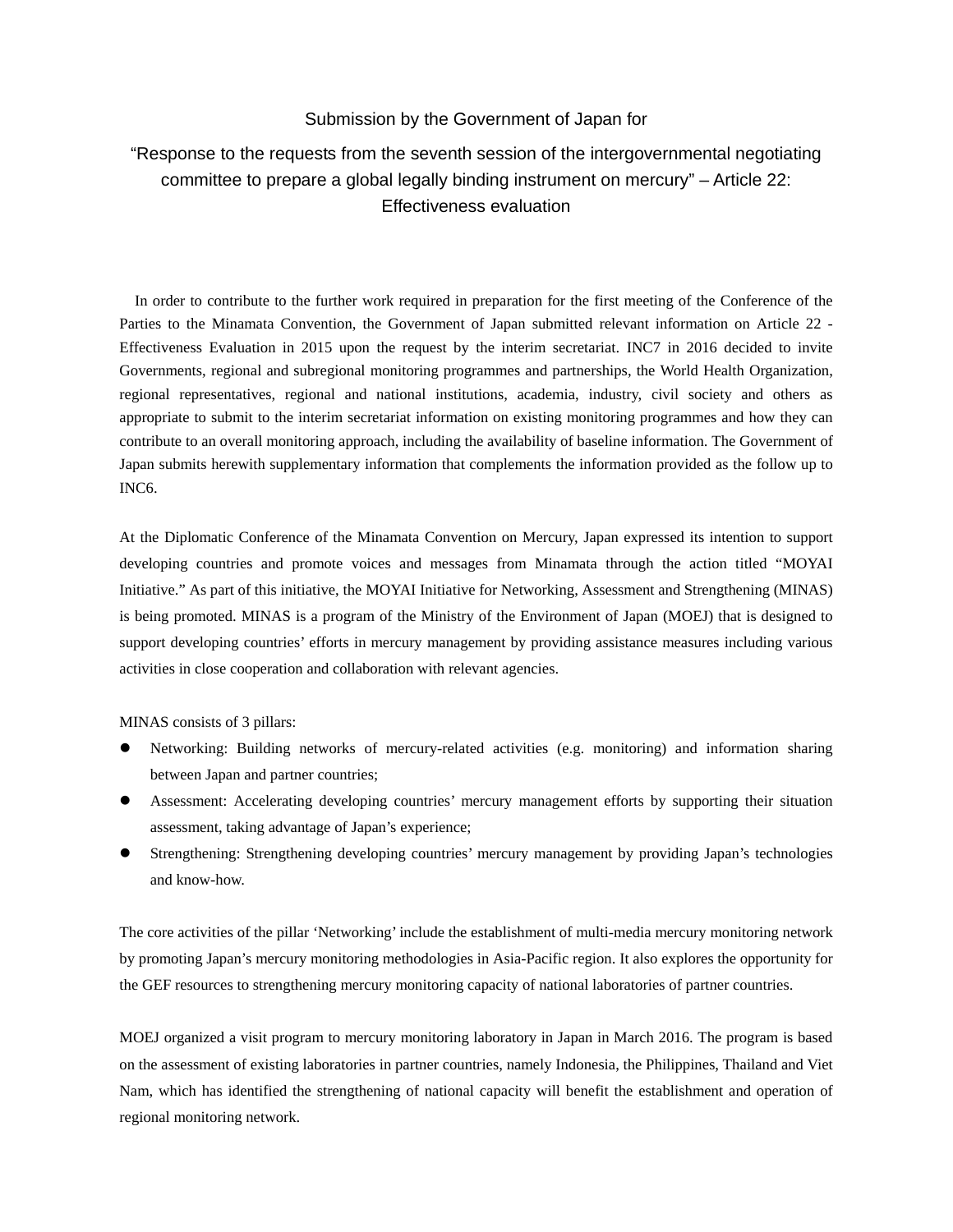MOEJ has also been an active participant in APMMN (Asia-Pacific Mercury Monitoring Network) led by NADP (National Atmospheric Deposition Program), USEPA. The network is designed to monitor wet deposition in the region with standardized procedures. USEPA and MOEJ have a minister-level bilateral dialogue on environmental cooperation and appreciate each other's efforts for strengthening mercury monitoring capacity in the Asia-Pacific region, which will become a firm basis of the regional network (see attachment).